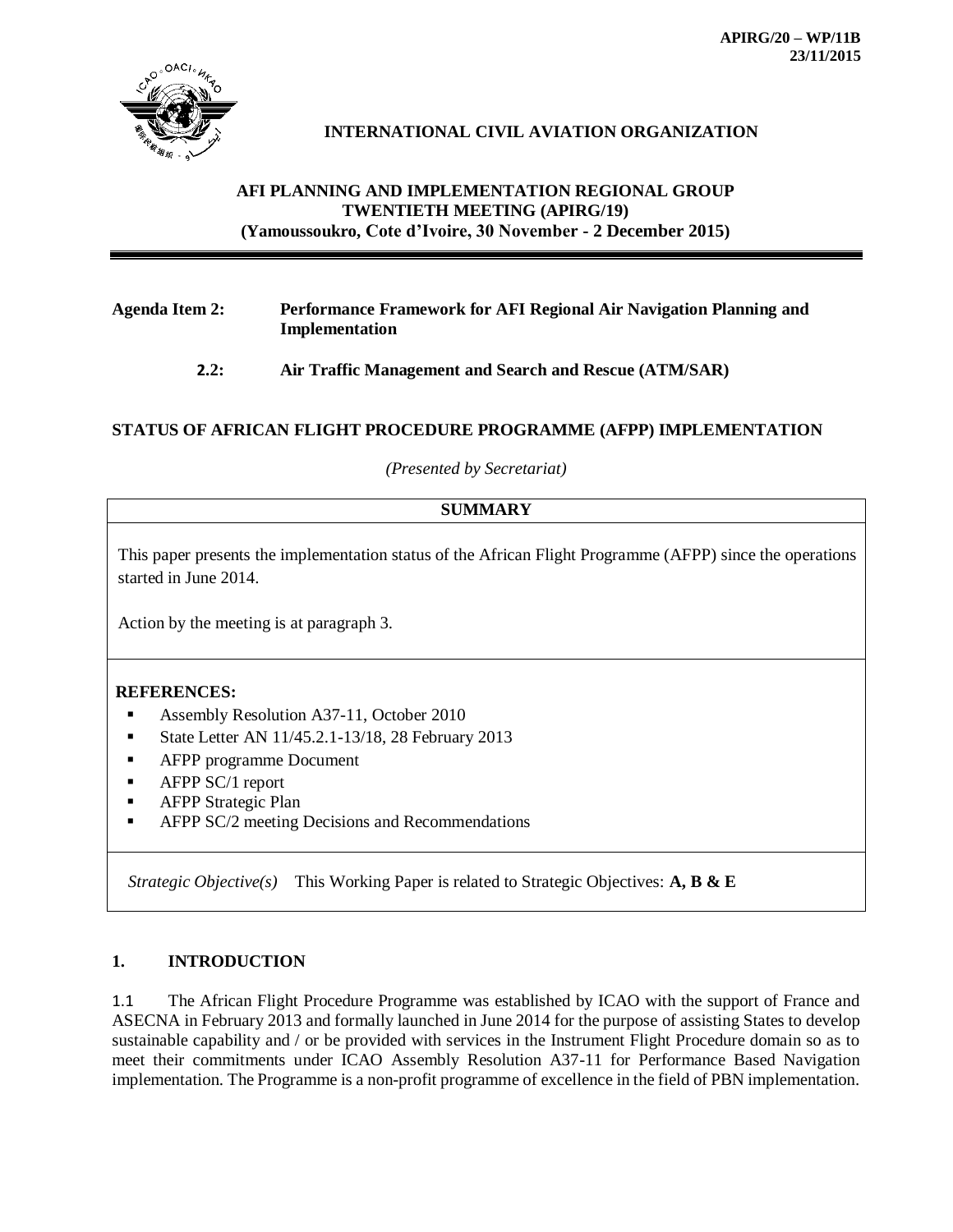1.2 Twenty (20) African States became Member States during an official signature ceremony on the margins of the AFI Aviation Safety Symposium in Dakar, Senegal on 27 and 28<sup>th</sup> May 2014. Twenty-Seven (27) States are to date members of the AFPP.

1.3 The official start of the AFPP operations was given in  $2<sup>nd</sup>$  June 2014 for a three-year period.

1.4 The AFPP activities were conducted during Years 2014 and 2015 regarding the AFPP Programme Document, the Work Programme and the Budget approved by the AFPP Steering Committee (SC) during its first meeting held on 16-17<sup>th</sup> December 2014 in Nairobi, Kenya. The 2016 activities will be conducted according to the Work Programme approved by the second AFPP SC meeting held on 21<sup>st</sup> October 2015 in Cidade Velha, Cabo Verde.

## 2. **DISCUSSION**

2.1 The aim of the African Flight Procedure Programme (AFPP) is to provide support to improve safety and efficiency of procedures in Africa in developing specific attention to PBN procedures in terminal and approach areas. Airspace and procedure design techniques are used to facilitate benefits to PBN.

2.2 Concerned aspects of PBN implementation are aeronautical data collection, airspace and PBN procedure design, safety case, quality assurance, operational validation, regulatory process approbation by civil aviation authorities, PBN procedure operational training for ATC/ATM personnel, and PBN operational approval for aircraft operators.

2.3 The AFPP is building its capacity to provide assistance, support and training related to the Programme activities. The human resources for the AFPP are defined as follows: AFPP Manager, Chief procedure designers, Chief operational training, aeronautical data specialist, procedure designers, procedure designer instructors, and administrative support and information technology staff.

2.4 AFPP Manager was appointed by ICAO. The Chief procedure designers was seconded by ASECNA and Tanzania CAA will second a senior designer. These experts were trained as PANS OPS course Instructors, providing the expertise for the AFPP to organize PANS OPS flight procedures designers training courses. Administrative support and Information Technology staff will be provided by ASECNA. All other human resources will have to be seconded to AFPP by participating States. The African States are invited to participate actively in the AFPP by seconding experts.

2.5 The activities are developed in workshops/seminars, assistance/support and training sessions, which will be organized in Dakar, Nairobi and any other location in Africa as needed, under the responsibility of the AFPP and conducted by the AFPP team and consultant experts when needed.

2.6 Workshops and courses on National PBN Plan, PBN Operations Approval, PBN Airspace Design, and Quality Assurance for Instrument Flight Procedures Implementation were conducted in 2014 and 2015. And thirteen (13) experts from nine (9) African States were trained as flight procedures designers. Assistance and support were conducted to respond to Nine (9) States' requests for instrument flight procedures approval process and National PBN Plan development.

2.7 The instrument flight procedures design is a major activity for the AFPP team. Flight procedure design projects were conducted for African States and are still in progress for In order to help African States to meet their obligations relating to ICAO Assembly Resolution A37-11 and APIRG 17 Conclusions, the AFPP SC/2 meeting approved a recommendation related to priority to the design, implementation and regulatory approval of PBN procedures at international airports to be given to States based on defined criteria. New international airport projects are also concerned.